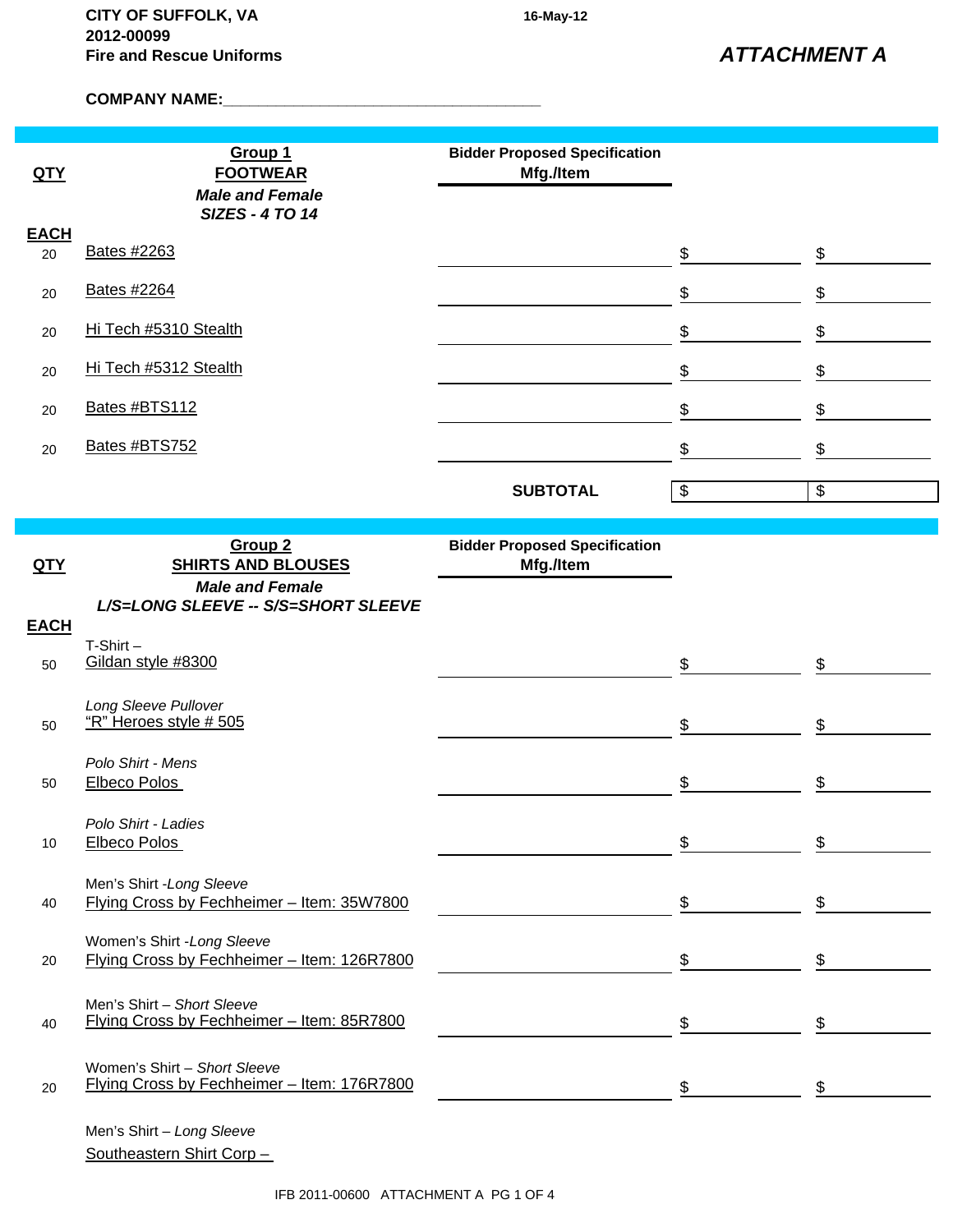|                           | <b>CITY OF SUFFOLK, VA</b>                                                              | 16-May-12                            |                                                   |                         |
|---------------------------|-----------------------------------------------------------------------------------------|--------------------------------------|---------------------------------------------------|-------------------------|
|                           | 2012-00099<br><b>Fire and Rescue Uniforms</b>                                           |                                      | <b>ATTACHMENT A</b>                               |                         |
|                           | <b>COMPANY NAME:</b>                                                                    |                                      |                                                   |                         |
| 35                        | (GREY)                                                                                  |                                      | \$                                                | $\mathfrak{S}$          |
|                           | Women's Shirt - Long Sleeve                                                             |                                      |                                                   |                         |
|                           | Southeastern Shirt Corp-                                                                |                                      |                                                   |                         |
| 35                        | (GREY)                                                                                  |                                      | \$                                                | \$                      |
|                           | Men's Shirt - Short Sleeve                                                              |                                      |                                                   |                         |
|                           | Southeastern Shirt Corp-<br>(GREY)                                                      |                                      |                                                   |                         |
| 35                        |                                                                                         |                                      | \$                                                | \$                      |
|                           | Women's Shirt - Short Sleeve                                                            |                                      |                                                   |                         |
|                           | Southeastern Shirt Corp -                                                               |                                      |                                                   |                         |
| 35                        | (GREV)                                                                                  |                                      | \$                                                | \$                      |
|                           |                                                                                         | <b>SUBTOTAL</b>                      | $\boldsymbol{\$}$                                 | $\frac{1}{2}$           |
|                           | All Polyester Uniforms will have emblems sewn on and department patches on both sleeves |                                      |                                                   |                         |
|                           | Group 3                                                                                 | <b>Bidder Proposed Specification</b> |                                                   |                         |
| <u>QTY</u>                | <b>SWEATERS</b><br><b>Male and Female</b>                                               | Mfg./Item                            |                                                   |                         |
|                           | L/S=LONG SLEEVE                                                                         |                                      |                                                   |                         |
| <b>EACH</b>               |                                                                                         |                                      |                                                   |                         |
| 10 <sup>10</sup>          | <b>Blauer Fleece Lined V-Neck Sweater</b>                                               |                                      | \$                                                | \$                      |
|                           |                                                                                         | <b>SUBTOTAL</b>                      | $\, \, \raisebox{-1.5pt}{\text{\circle*{1.5}}}\,$ | $\sqrt[6]{\frac{1}{2}}$ |
|                           |                                                                                         |                                      |                                                   |                         |
|                           | Group 4                                                                                 | <b>Bidder Proposed Specification</b> |                                                   |                         |
| <u>QTY</u><br><b>EACH</b> | <b>TROUSERS AND PANTS</b><br><b>Male and Female</b>                                     | Mfg./Item                            |                                                   |                         |
|                           |                                                                                         |                                      |                                                   |                         |
| 25                        | Flying Cross by Fechheimer - Item # 38200                                               |                                      | \$                                                | \$                      |
|                           | Flying Cross by Fechheimer - Item # H38233 for                                          |                                      |                                                   |                         |
| 25                        | women                                                                                   |                                      | \$                                                | \$                      |
|                           |                                                                                         |                                      |                                                   |                         |
| 25                        | Flying Cross by Fechheimer - Item # 47400                                               |                                      | \$                                                | \$                      |
|                           |                                                                                         |                                      |                                                   |                         |
| 25                        | Flying Cross by Fechheimer - Item #47400WT                                              |                                      | \$                                                | \$                      |
|                           | TRU-SPEC 24-7 Series                                                                    |                                      |                                                   |                         |
| 10                        | Model 74251 (men sizes 28-44)                                                           |                                      | \$                                                |                         |
| 45                        | Model 74251U (men sizes 30-44)<br>Model 74251L (men sizes 46-54)                        |                                      | \$                                                | \$                      |
| 30<br>25                  | Model 64355 (women sizes 2-24)                                                          |                                      | \$<br>\$                                          | \$<br>\$                |
|                           |                                                                                         |                                      |                                                   |                         |
| 25                        | <b>Athletic Shorts</b>                                                                  |                                      | \$                                                | \$                      |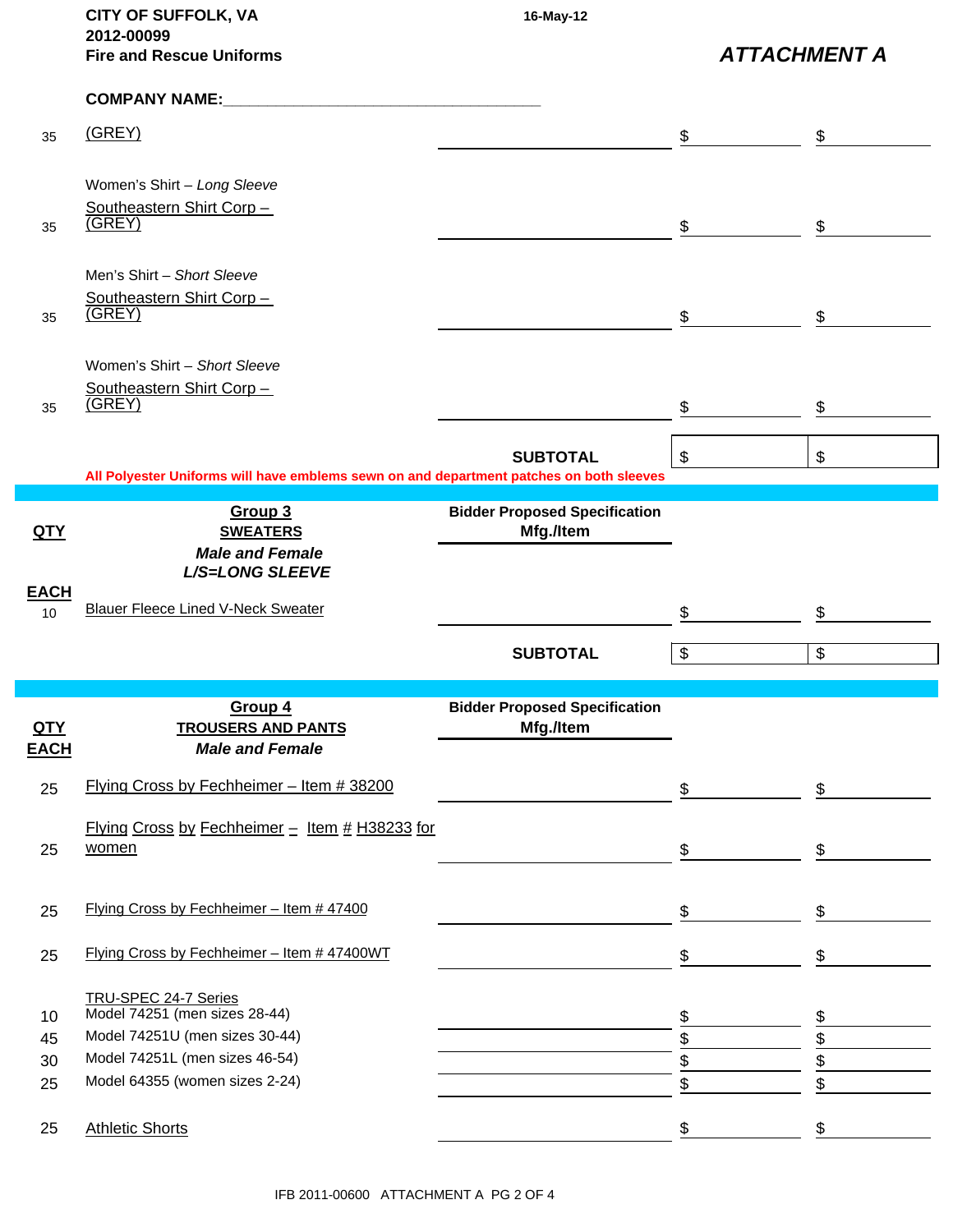**CITY OF SUFFOLK, VA 16-May-12 2012-00099 Fire and Rescue Uniforms**

*ATTACHMENT A*

**COMPANY NAME:\_\_\_\_\_\_\_\_\_\_\_\_\_\_\_\_\_\_\_\_\_\_\_\_\_\_\_\_\_\_\_\_\_\_\_\_**

|             |                                                                                  | <b>SUBTOTAL</b>                      | \$            | \$ |
|-------------|----------------------------------------------------------------------------------|--------------------------------------|---------------|----|
|             |                                                                                  |                                      |               |    |
|             |                                                                                  |                                      |               |    |
|             | Group 5                                                                          | <b>Bidder Proposed Specification</b> |               |    |
| QTY         | <b>ACCESSORIES</b>                                                               | Mfg./Item                            |               |    |
| <b>EACH</b> |                                                                                  |                                      |               |    |
|             | <b>Belt</b><br>Garrison style, full grain black leather, 1 %" width, gold        |                                      |               |    |
| 100         | or silver buckle as requested                                                    |                                      | \$            | \$ |
|             | Watch Cap                                                                        |                                      |               |    |
|             | Blauer, fleece lining, color-navy blue, with department                          |                                      |               |    |
| 50          | logo embroidery on front and last name on back.                                  |                                      | \$            | \$ |
|             | Trooper Hat - Dark Navy (for blizzard cold weather)                              |                                      |               |    |
|             | 100% nylon dobby weave with 3000mm + 3000g/M2                                    |                                      |               |    |
|             | durable Anti-UV fabric with white PU coating.<br>100% polyester fleece in black  |                                      |               |    |
| 20          | $\bullet$                                                                        |                                      | \$            | \$ |
|             | <b>Ball Cap</b>                                                                  |                                      |               |    |
| 25          | Legend style #M30UT, color - dark navy, uniform twill                            |                                      | S             | \$ |
|             | Neck Ties - Dark Navy polyester (for men)                                        |                                      |               |    |
|             | Short - 14.5" clip on with buttonholes<br>Regular - 18" clip on with buttonholes |                                      |               |    |
|             | $Long - 20"$ clip on with buttonholes                                            |                                      |               |    |
|             | 57" necktie                                                                      |                                      |               |    |
| 20          | 61" necktie                                                                      |                                      | \$            | \$ |
|             | Neck Ties - Dark Navy polyester (for women)                                      |                                      |               |    |
|             | Short - clip on                                                                  |                                      |               |    |
|             | Regular - clip on                                                                |                                      |               |    |
| 20          | $Long - clip$ on                                                                 |                                      | \$            | \$ |
|             | <b>Blackington Uniform Hardware</b>                                              |                                      |               |    |
| 10          | Name bar - silver or gold with clutch back                                       |                                      | \$            | \$ |
| 10          | Serving since attachment - silver or gold                                        |                                      | \$            | \$ |
| 10          | Collar insignia                                                                  |                                      |               |    |
|             | 5 bugles gold finish                                                             |                                      | \$            | \$ |
|             | 4 bugles gold finish                                                             |                                      | $\frac{1}{2}$ | ¢  |
|             | *<br>3 bugles gold finish                                                        |                                      | \$            |    |
|             | 2 bugles gold finish                                                             |                                      | \$            | \$ |
|             | 1 bugle gold finish                                                              |                                      | \$            | \$ |
|             | Firefighter insignia - Rhodium finish<br>$10^{\circ}$                            |                                      | \$            | \$ |
|             |                                                                                  |                                      |               |    |
| 100         | Firefighters BLUE Bell-Crown Cap                                                 |                                      | \$            | \$ |
|             | Officers WHITE Bell Fire Cap                                                     |                                      |               |    |
| 25          |                                                                                  |                                      | \$            | \$ |
|             |                                                                                  | <b>SUBTOTAL</b>                      | \$            | \$ |
|             |                                                                                  |                                      |               |    |
|             |                                                                                  |                                      |               |    |
|             | Group 6                                                                          | <b>Bidder Proposed Specification</b> |               |    |
| QTY         | <b>COATS and JACKETS</b>                                                         | Mfg./Item                            |               |    |
| <b>EACH</b> |                                                                                  |                                      |               |    |